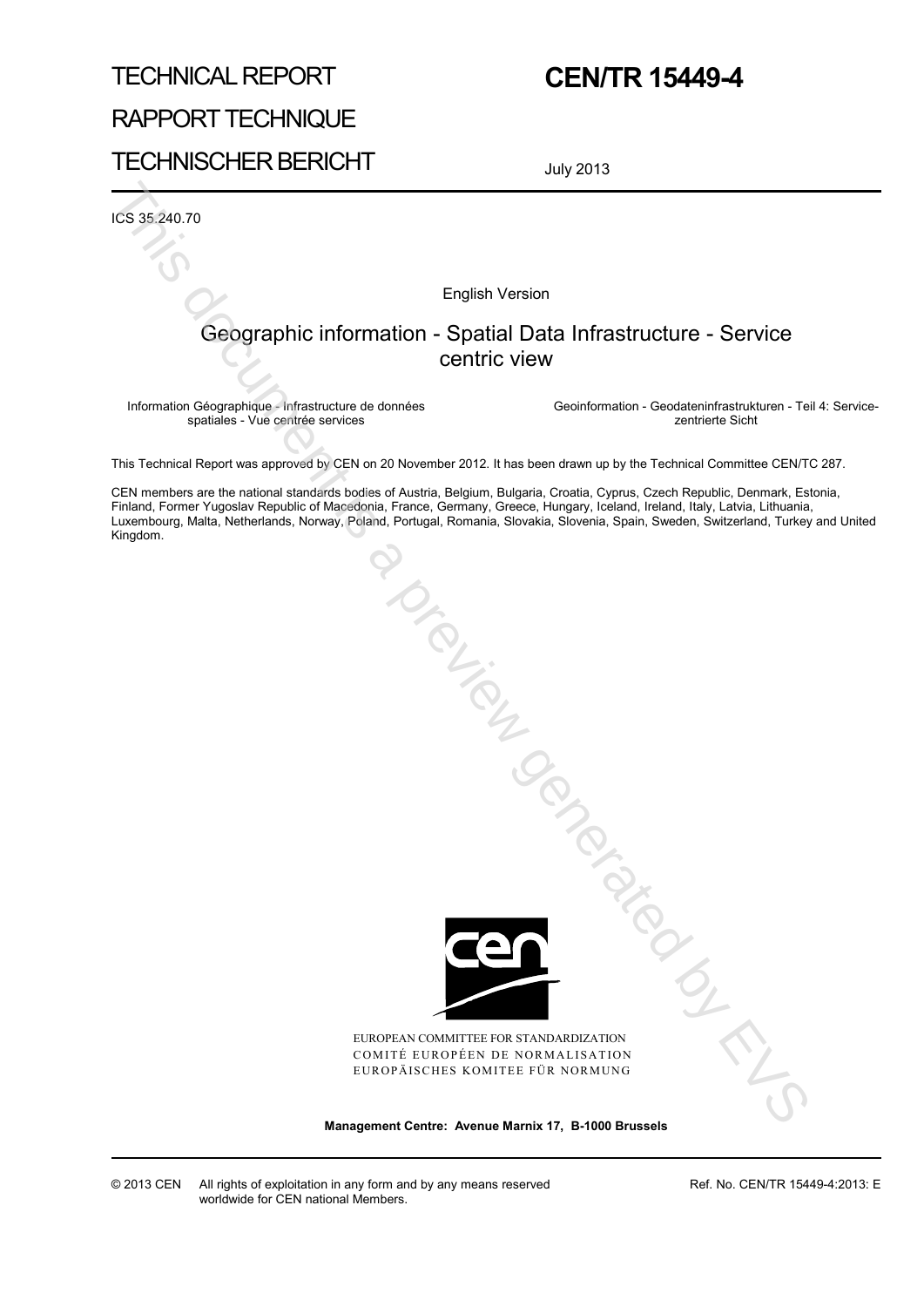## **Contents**

| 1                                                                                        |                                                                                  |  |
|------------------------------------------------------------------------------------------|----------------------------------------------------------------------------------|--|
| $\mathbf{2}$                                                                             |                                                                                  |  |
| 3                                                                                        |                                                                                  |  |
| 4                                                                                        |                                                                                  |  |
| 5<br>5.1<br>5.2<br>5.2.1<br>5.2.2<br>5.2.3<br>5.2.4<br>5.2.5<br>5.3<br>5.4<br>5.5<br>5.6 |                                                                                  |  |
| 6<br>6.1<br>6.2<br>6.3                                                                   |                                                                                  |  |
| 7<br>7.1<br>7.2                                                                          |                                                                                  |  |
| 7.3<br>7.3.1<br>7.3.2<br>7.3.3<br>7.3.4<br>7.3.5<br>7.4                                  |                                                                                  |  |
| 8<br>8.1<br>8.2<br>8.3                                                                   |                                                                                  |  |
| 9<br>9.1<br>9.2<br>9.3<br>9.3.1<br>9.3.2<br>9.3.3                                        |                                                                                  |  |
| 10 <sup>°</sup><br>10.1<br>10.2                                                          | Architectural Classification according to Cloud Computing Service Categories  30 |  |
| 11<br>11.1<br>11.2<br>11.3                                                               |                                                                                  |  |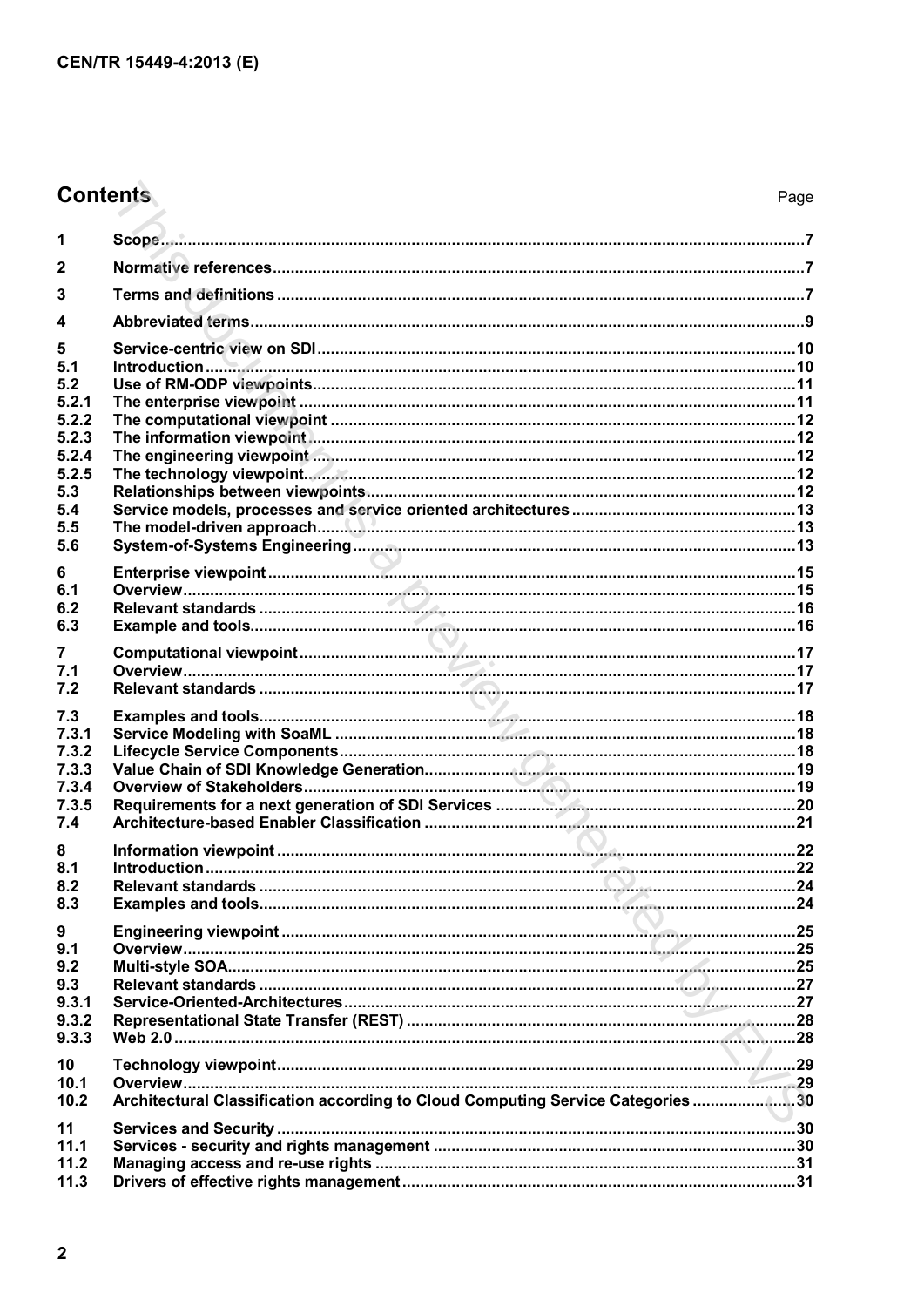| 11.4<br>11.5<br>11.6 |                                             |  |
|----------------------|---------------------------------------------|--|
|                      |                                             |  |
|                      |                                             |  |
|                      |                                             |  |
|                      |                                             |  |
|                      | <b>POLYMANTS</b><br>PIDED TON<br>TONICONICO |  |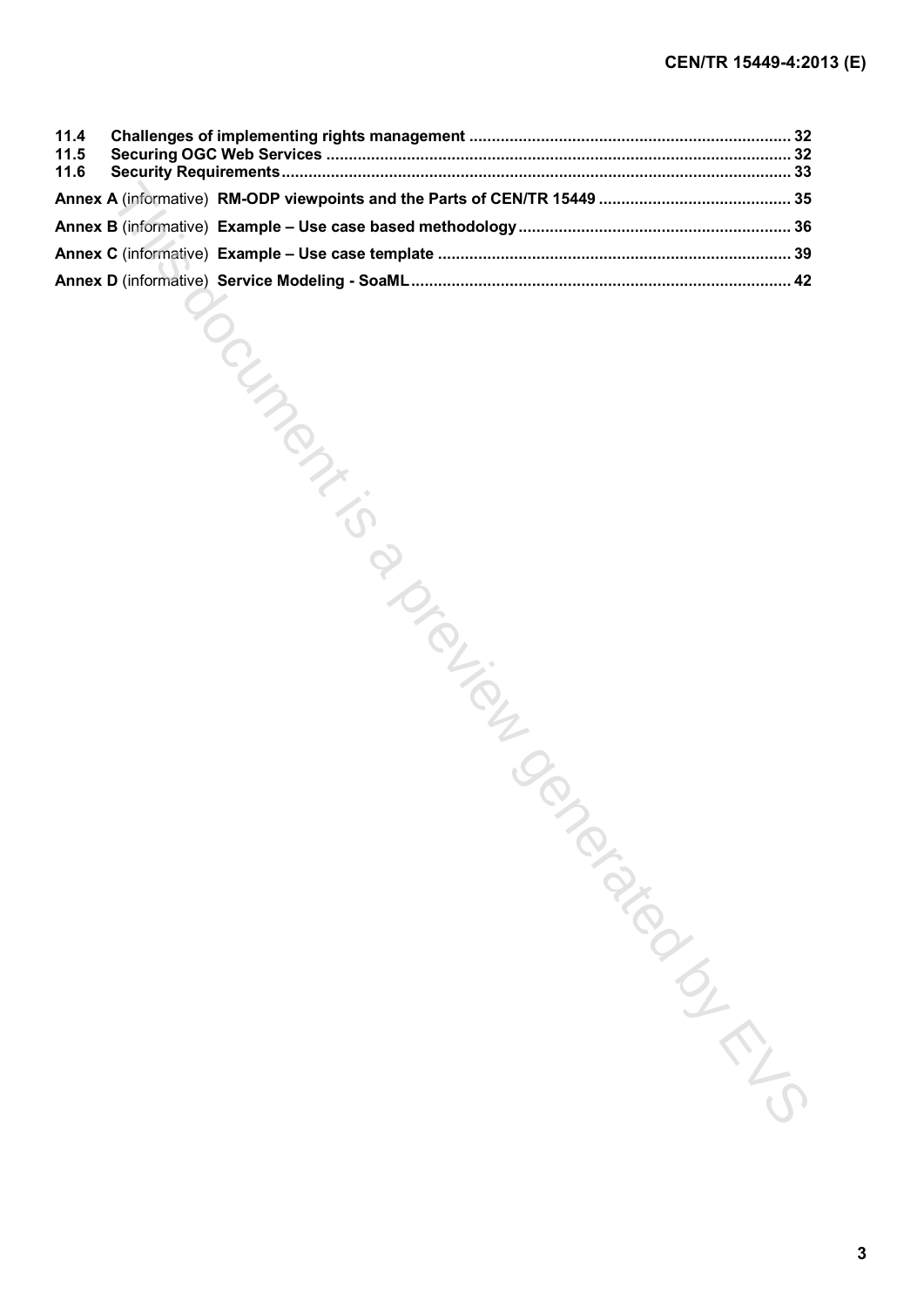## **Foreword**

This document (CEN/TR 15449-4:2013) has been prepared by Technical Committee CEN/TC 287 "Geographic information", the secretariat of which is held by BSI.

Attention is drawn to the possibility that some of the elements of this document may be the subject of patent rights. CEN [and/or CENELEC] shall not be held responsible for identifying any or all such patent rights.

CEN/TR 15449, *Geographic information - Spatial data infrastructures*, consists of the following parts:

- *Part 1: Reference model*
- *Part 2: Best practices*
- *Part 3: Data centric view*
- *Part 4: Service centric view*. Intigence of the previous conduction of the CS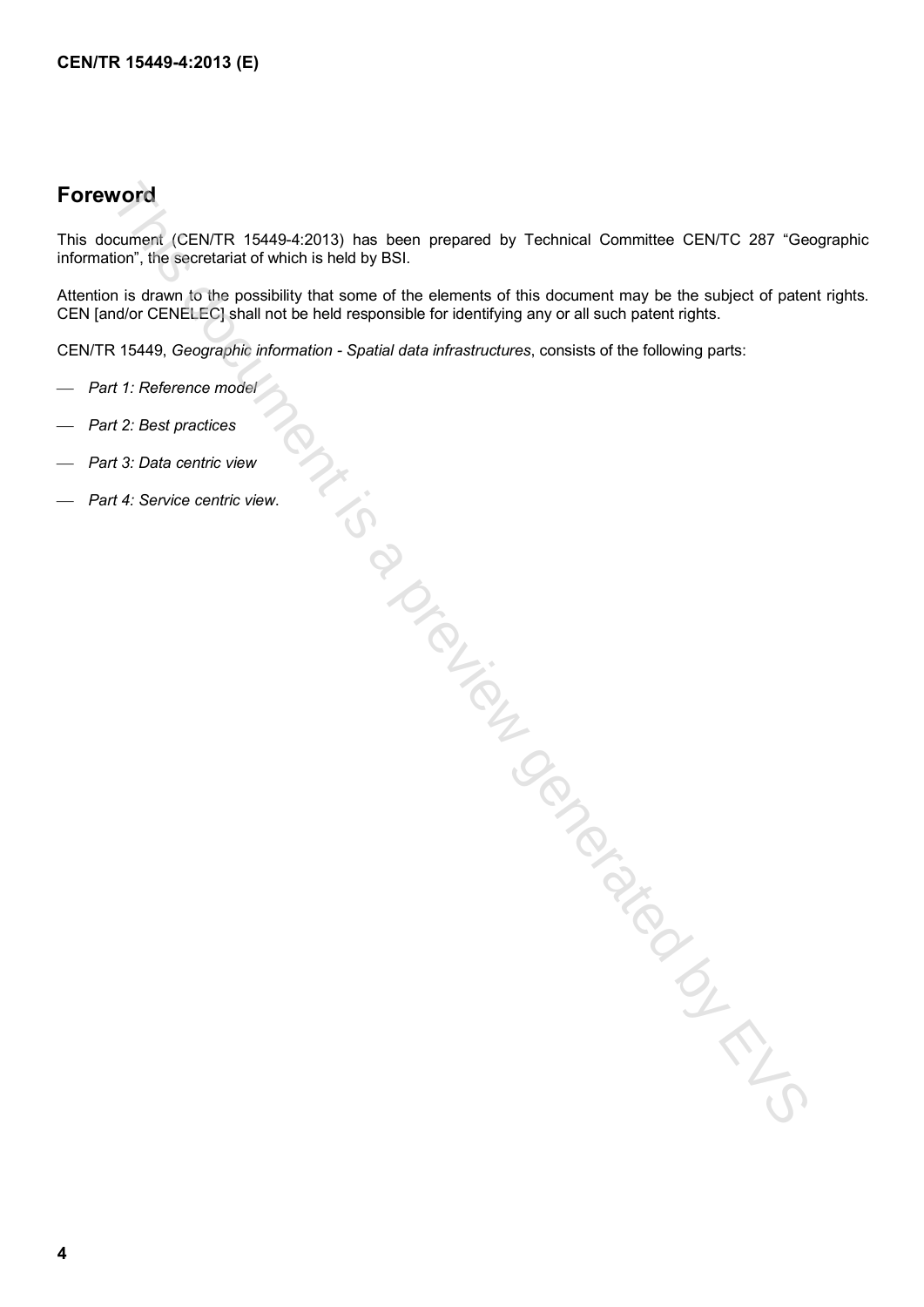### **Introduction**

Spatial Data Infrastructure (SDI) is a general term for the computerised environment for handling data that relates to a position on or near the surface of the earth. It may be defined in a range of ways, in different circumstances, from the local up to the global level.

This Technical Report focuses on the technical aspects of SDIs, thereby limiting the term SDI to mean an implementation neutral technological infrastructure for geospatial data and services, based upon standards and specifications. It does not consider an SDI as a carefully designed and dedicated information system; rather, it is viewed as a collaborative framework of disparate information systems that contain resources that stakeholders desire to share. The common denominator of SDI resources, which can be data or services, is their spatial nature. It is understood that the framework is in constant evolution, and that therefore the requirements for standards and specifications supporting SDI implementations evolve continuously. **Uuciform**<br>
Uuciform<br>
and terristence (SD) is a general lemm for the computarised environment for handing data that respect<br>
on or near the autrace of the earth. It may be defined in a range of ways, in different circumsta

SDIs are becoming more linked and integrated with systems developed in the context of e-Government. Important drivers for this evolution are the Digital Agenda for Europe, and related policies<sup>1)</sup>. By sharing emerging requirements at an early stage with the standardization bodies, users of SDIs can help influence the revision of existing or the conception of new standards. A number of recommendations are made within the Eye on Earth White Paper [1] which provides additional context and background to the service centric view.

The users of an SDI are considered to be those individuals or organisations that, in the context of their business processes, need to share and access geo-resources in a meaningful and sustainable way. Based on platform- and vendor-neutral standards and specifications, an SDI aims at assisting organisations and individuals in publishing, finding, delivering, and eventually, using geographic information and services over the internet across borders of information communities in a more cost-effective manner.

Existing material about SDIs abounds. The following reports have been taken into account in the preparation of this Technical Report:

- legal texts and quidelines produced in the context of INSPIRE;
- documents produced by ISO/TC 211 (and co-published by CEN);
- documents produced by the Open Geospatial Consortium (OGC), including the OpenGIS Reference Model (ORM) [2];
- the European Interoperability Framework and related documents;
- deliverables from European Union-funded projects (e.g. ORCHESTRA, GIGAS, SANY, ENVISION, ENVIROFI, EO2HEAVEN)<sup>2)</sup>.

Considering the complexity of the subject and the need to capture and formalise different conceptual and modelling views, CEN/TR 15449 is comprised of multiple parts:

- *Part 1: Reference model*: This part provides a general context model for the other Parts, applying general IT architecture standards;
- *Part 2: Best Practice*: This part provides best practices guidance for implementing SDI, through the evaluation of the projects in the frame of the European Union funding programmes;

j

<span id="page-4-0"></span><sup>1)</sup> As described in Part 1 of this Technical Report.

<span id="page-4-1"></span><sup>2)</sup> A list of EU Funded projects is given in Part 2 of this Technical Report.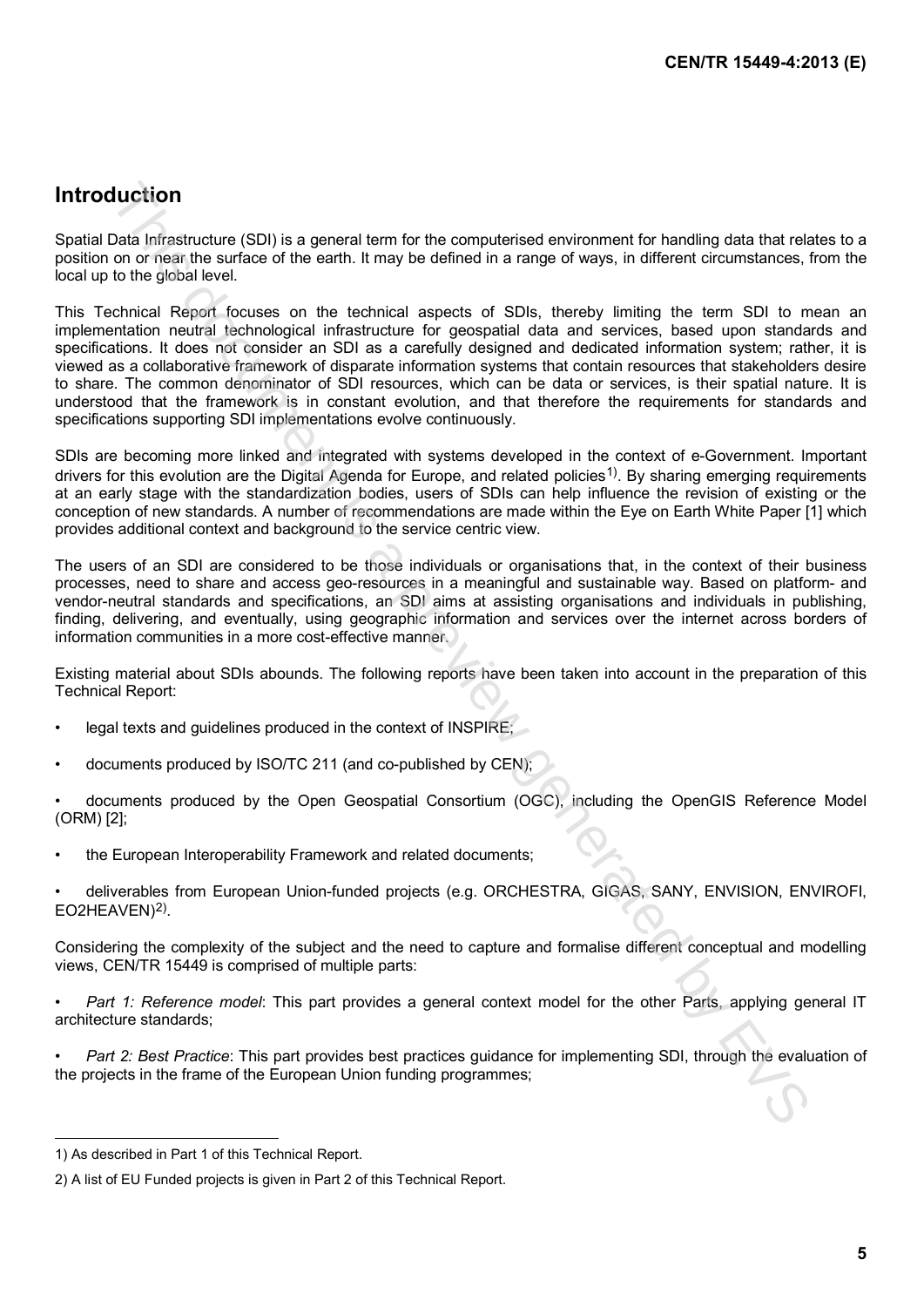• *Part 3: Data centric view*: This part addresses concerns related to the data, which includes application schemas and metadata;

• *Part 4: Service centric view*: This current document. Missiones is a previous condition of EVS

Further parts may be created in the future.